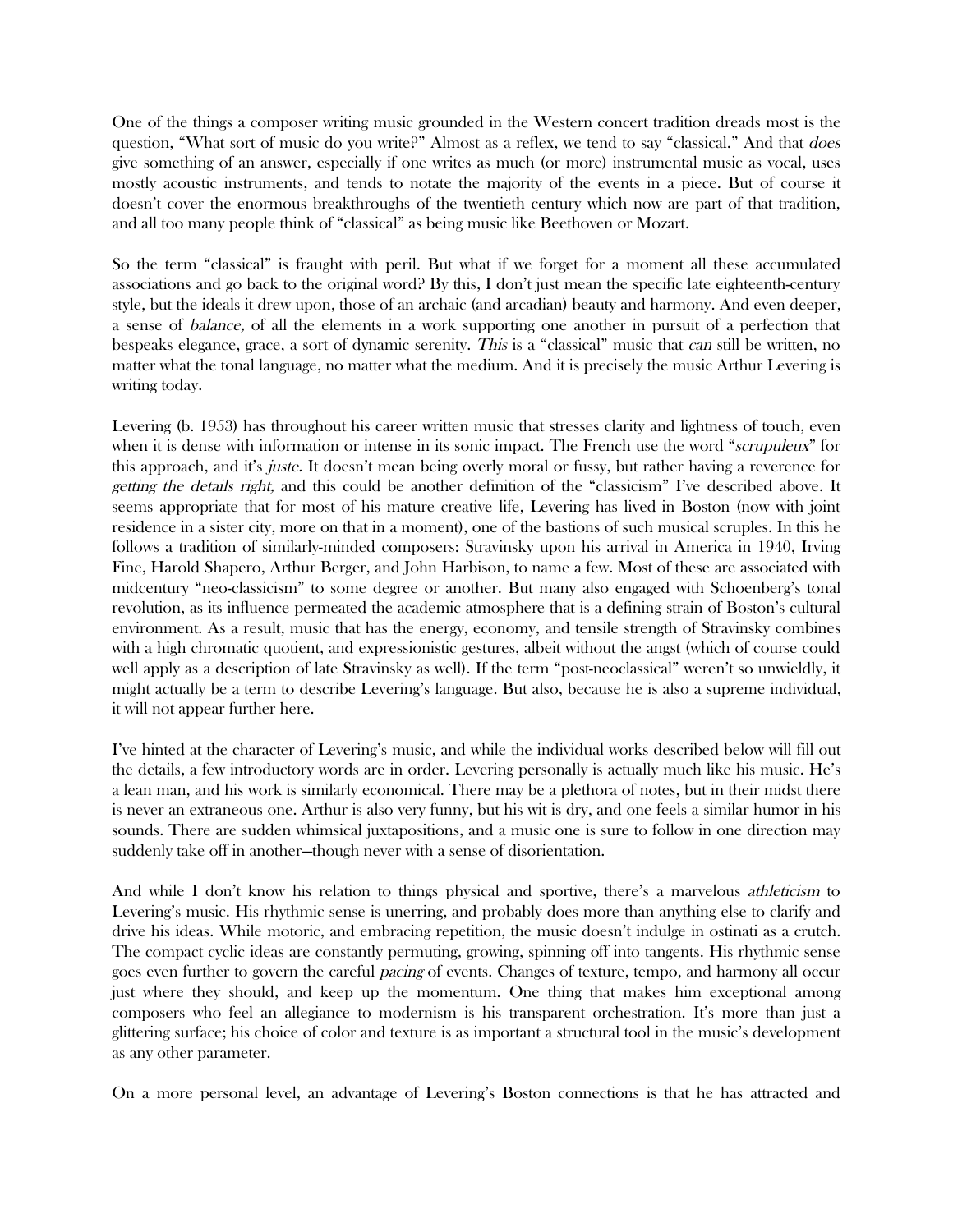maintained the support of a cadre of superb performers, most notably pianist Donald Berman and the Dinosaur Annex ensemble. The latter is one of the city's longest-lived new-music groups, under the direction of Scott Wheeler, a superb composer himself and one whose music shares many aesthetic similarities with Levering's. And Levering for almost a decade has maintained a distinctly independent existence. A Fellow at the American Academy in Rome in 1996–97, he now maintains homes both there and in Boston. It somehow seems appropriate that his "other" home should be the motherlode of Western classicism.

Still Raining, Still Dreaming (1996, rev. 2001) is a vigorous curtain-opener for this program, written for Boston Musica Viva and commissioned by the Barlow Foundation of Brigham Young University. Scored for the by now standard "Pierrot" sextet of flute (doubling piccolo), clarinet (doubling bass clarinet), violin, cello, piano, and percussion, the piece is a little tempest. It was begun as a memorial tribute to the Japanese master Toru Takemitsu, as the presence of both "rain" and "dream" in the title suggests. But from the first moment, the music's whirlwind energy seems to come from a very different place than Takemitsu's spacious, deep-breathed pacing. Part of this is due to Levering's own internal metabolism, but it also owes something to a coincidence he discovered early in the compositional process—the title was also that of a Jimi Hendrix song. As a result, Levering pursued an improbable synthesis of the voices of these two completely disparate musicians, a goal that by its very difficulty seems to have given him room to assert his own voice confidently.

The piece starts with a flourish and immediately sets a breathless pace. Levering is a master of creating buzzing textures: Listen for the recurrent measured tremolo in the strings, and the tension it creates with sustained, crescendoing notes in the winds. There is one respite near the middle, where a tolling texture emerges with large triplet groupings in the piano which create a sort of "countergrid" to the punctuations by other instruments, thinned-out but still in the meter and tempo of the preceding section.

But just as important to the drive and shape of the piece is Levering's unerring instinct for instrumental color as a tool for development. He has the knack to know the right moment to "splice" to a different sound. To take an example, one and a half minutes into the piece the piccolo and bass clarinet suddenly play a plain line in rhythmic unison, underscored by bass drum hits and low clusters in the piano. Then just as abruptly the glockenspiel enters, mixed with string *pizzicati*, and the piano in a higher register than previously heard. It is as though a window were suddenly thrown open. Similar deft touches abound throughout the work. Listeners will select their own over repeated listening (I vote for the muted piano sforzandi doubled by a soft tam-tam). As is often the case with Levering's work, the result is so informationrich that it seems longer than its less-than-eight-minute duration. But neither does it seem in the least cluttered.

Echoi, completed in 1999 after several years of work, was written for this recording's performers, Nicholas Kitchen and Donald Berman. While a three-movement work for soloist and piano, it is not the expected traditional sonata. For one thing, all three movements contain extremely fast music. The "echoes" of the title seem to exist on multiple levels. One feels cross-references of ideas from one movement to another; the extensive use of repetitive motives is another sort of "reverberance"; and finally, the two instruments at times play a sort of "catch" with one another. A good example of this is in the first movement, a set of variations on a 26-note theme. The theme itself is initially disguised, consisting of violin pizzicati interspersed with both its own rapid arco flourishes, and with the piano's own moto perpetuo texture. In the first variation, now the theme emerges (partially) in the piano instead, in low pitches distinguished by accents and register. It is only at the third variation that we hear the theme in sudden, clear focus, played in unison by both instruments.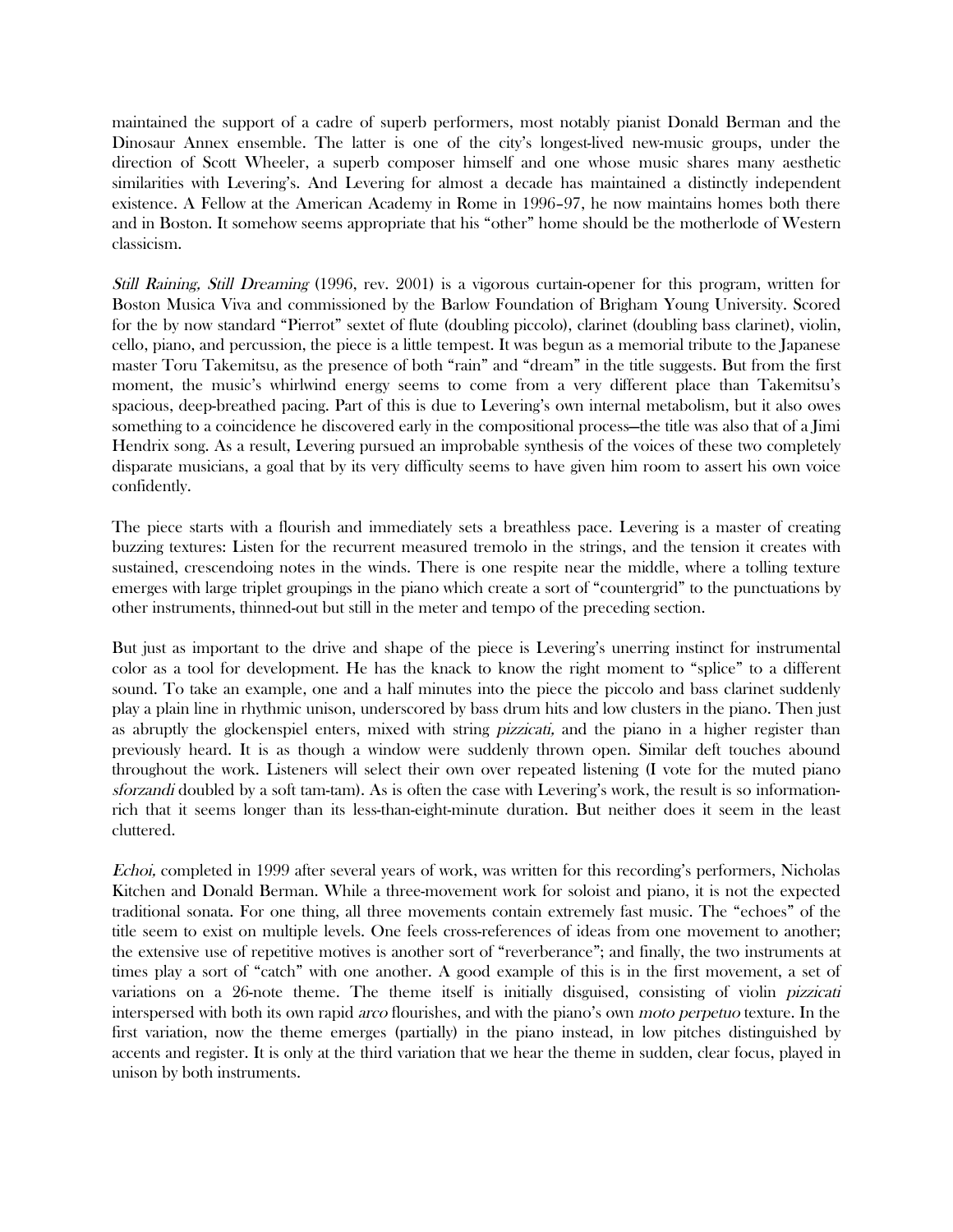The second movement was derived from an earlier etude Levering wrote for piano solo. It begins with a slow, ritualized, and mysterious gesture—the alternation between a rocking figure in both instruments (off by a sixteenth note until its last reiteration, when they join in rhythmic unison), and stark sustained attacks dying to silence. Then the dam breaks. The piano music is highly original in its simplicity, each hand with a measured tremolo of sixteenth-notes. The violin begins with long sustained tones, but begins to speed up until it is a dervish of arpeggios. Then a brief pause, and both instruments begin an accelerando together that culminates in a final statement of the fast material.

The third movement, after a brief slow introduction by piano alone, takes off again, into a similar atmosphere of racing sixteenth-notes. (Indeed, it almost feels like a recapitulation of the previous movement.) But then, when both instruments reach their materials' point of maximum compression, a new, slowly strolling figure emerges in the piano's bass register, and begins a leisurely promenade toward the end, while the violin exhausts its energies in a few last lightning-quick cascades, now muted. An idea from the first movement slowly surfaces in the piano, drawing the work to its conclusion against an F pedal in the violin. But it's important to note that this has only described the surface. As in so much of Levering's music, there is a deeper process under way, in this case the initial theme of the movement is ushered through every possible transposition, and only when all these possibilities have been presented does it end. The music is so fluid in its sprint we don't hear this, but this is precisely what gives its seeming chaos order, and preserves freshness with all the repetition.

Sppooo, written in 2001 and dedicated to the composer's longtime partner, the Italian archeologist Simonetta Serra, is a marvel. This is a piece that makes you wonder why there isn't already a literature for celesta and vibraphone. But then, it also shows why there's not such a literature, because it sets the bar so high that few will now ever attempt to equal it. Levering has taken up an extraordinary challenge here, disguised in such a lighthearted surface. How does one write for two instruments of such similar timbres, and ones whose envelopes create so much natural sustain and resonance? How does one create beauty in such a soundworld, that's not cloying after a few minutes? How can one write music of real beauty for this medium, without sacrificing substance on the altar of superficial prettiness?

The answer of course lies in developing ideas that never deny the medium's inherent charm, yet transcend it with their imagination and economy. Not since Tamino played his bells have I felt such an intersection. In each of five taut bagatelle-movements, Levering creates a different "take" on the idea of "celestial clockwork." In this work, more than any on this program, the composer explores repetition as a tool both to hypnotize and to energize. The music dances, from the stately  $(#2, #4)$  to the madcap  $(#1, #3, #5)$ . At times it can verge on a gentle chaos, as in the shifting polyrhythms of the opening of the final movement. At others it becomes static, illustrating a mysterious and gentle ritual, as in the fourth (a memorial to Michael Tippett, whose harmonies reverberate within the glittering texture). It's rare in the modernist tradition that a work exemplifies grace, but this is surely one such.

I first heard Tesserae (2002) for viola and piano at a concert in Boston marking the farewell of the Extension Works ensemble, which I co-directed (along with the pianist on this recording, John McDonald). I remember thinking of the piece at the time as "Beethovenian." What does that mean? Well, for one thing, it suggests an ability to spin out a stream of imaginative tangents from a compact source. And this work does that with seeming effortlessness; it has a sort of relentless imagination. While a close cousin of Still Raining, Still Dreaming, with its measured tremolo, sharp low thuds, and tolling center section, those similarities in fact demonstrate how a composer can develop a set of devices that s/he then recycles creatively from one work to another. The result is not the same piece recomposed, but a new exploration with similar tools.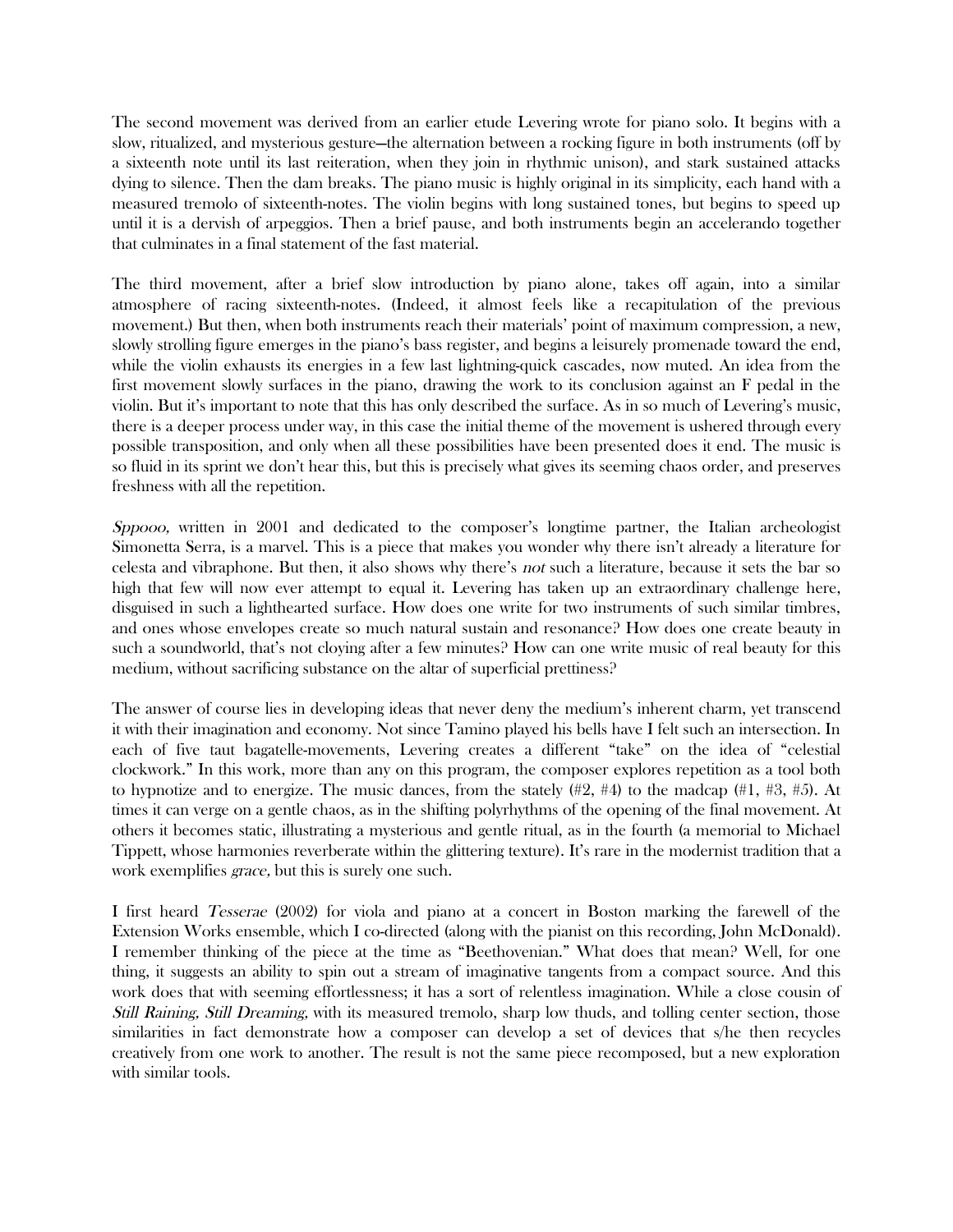Tesserae is a set of variations on a 32-note theme. Examining the score, the opening statement consists of the piano playing the theme in an extremely disjunct manner, ranging over the entire keyboard, isolated notes combining to create a larger harmony due to the depressed pedal ("tesserae" are the tiny individual tiles of a mosaic, suggested by this aural effect of accumulating sonority). One also discovers an economy of means that is a testament to Levering's technique—the viola line, made up of buzzing thirty-second notes, is in fact the same material as the piano, stopping from time to time to repeat a given phrase until the other instrument's line catches up. It's neither exactly a mensuration canon nor heterophony, but the sense of a common source gives such seemingly dense and complex material its clarity.

Catena (2000) is a work for piano and a chamber orchestra of sixteen players. (I say "work" specifically, because since the premiere of this version, Levering has added one more piano solo, making it a true concerto in his estimation). "Catena" is "chain" in Italian, and describes a tight musical core—a sequence of sixteen four-note chords—that generates the first movement. Listeners can easily distinguish the progression, as it is orchestrated in the edgy sound of muted brass, alternating with explosive flurries in strings and clarinet. The movement races through a series of transformations, interpreting the chordal sequence liberally; for example, in the fourth section the penultimate chord appears (transposed up a minor third) as a rhythmically active but harmonically static texture in the strings. Another "chain," spread throughout the entire piece, is a quirky piano figure that breaks a chromatic scale over nearly the entire range of the piano. It is in fact a quotation from Ives's *Piano Study No. 23*, and I suspect is a tribute to the soloist/dedicatee, Donald Berman, who is one of the most important specialists in Ives's piano music. And finally, one of the most striking aspects of this movement is the breadth of its sonority. Levering is able through his orchestration to suggest an immense space his nervous energy then fills, from the brilliant upper register to the bass's profundity.

Each movement is separated by a piano solo, and if these sound somehow familiar to the listener, s/he is not in error. Both the conclusion of the first, and almost the entire second (which is in fact a duo for piano and violin) contain almost unchanged sections from *Echoi's* last movement. In the spirit of no less than Bach, Levering feels free to recycle his material from one context to another, and there is no sense of anything inappropriate in doing so—the music works in its new setting. The second movement is also a romp, with the chords this time tolling as sustained sounds in the orchestra against the piano's frenetic counterpoint.

The final movement is perhaps the most evocative and mysterious of anything the composer has written. It begins as a dialogue between two very different types of music. On the one hand there is a slow, lyrical idea presented in the strings, with the cello as leader. On the other there is an outburst of activity in the piano, percussion, and winds. But neither is conclusive. The strings build to climaxes, but then just stop; the piano's flourishes die away in echoes. This process repeats several times, though one has a sense that somehow the two are "infecting" one another, and bit by bit they grow closer in their attacks and share more energy. Finally, just when one has assumed the point of the movement will be a "draw" between two irreconcilables, the music springs to life for its final two minutes in a rush that is simultaneously natural and surprising.

Natural and surprising: I just wrote that unpremeditatedly, and have been pleased to see I've caught Levering's music in a nutshell. In his spirit of economy I'll back off, and let the music do the work, and give you, the listener, the pleasure. —Robert Carl

Robert Carl is chair of the composition department at the Hartt School, University of Hartford. He also writes extensively on new music in books, articles, and reviews for Fanfare magazine.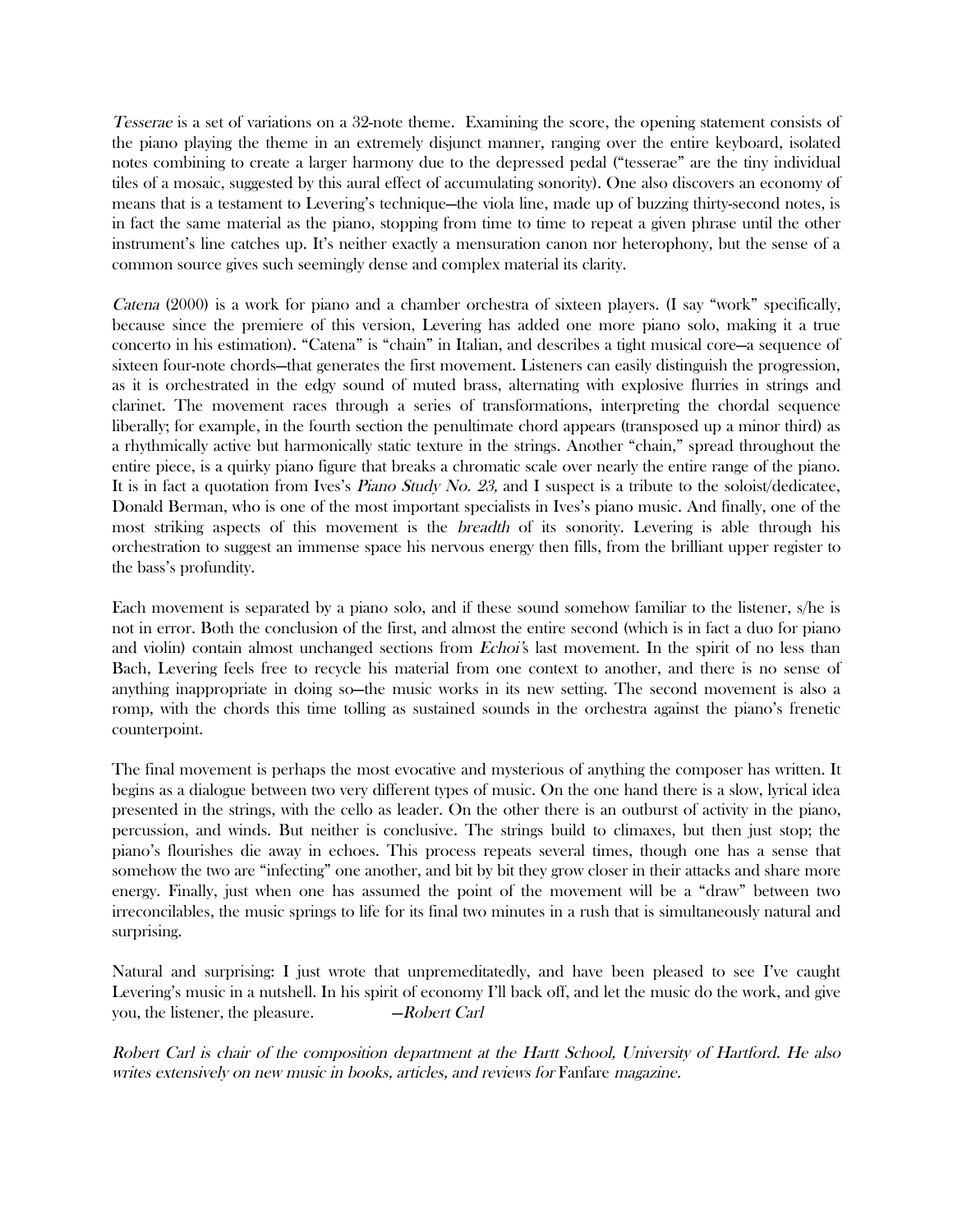### Composer's notes

Still Raining, Still Dreaming for six players is dedicated to the memory of the Japanese composer Toru Takemitsu, who died in 1996. To those familiar with his catalog the title should seem apt, given the many pieces within it incorporating the words "rain" or "dream." However, shortly before beginning work on my piece I discovered that Still Raining, Still Dreaming also happens to be a title from a very different source— Jimi Hendrix. Is there a place in the musical firmament where Takemitsu and Hendrix intersect? Probably not, but I have great admiration for both musicians. While there are no obvious musical allusions to either composer in my piece, what I hope emerges is music with a bit of the energy of Hendrix, along with some of the interest in instrumental color found in the music of Takemitsu. The title would seem to imply a rather gentle piece, but along with the rain there is a bit of thunder and lightning, and the dreams may not all be sweet.

Echoi for violin and piano was written over a period of several years. Movement 1 is a set of variations on a 26-note theme. While this theme is repeated many times and is heard at least partially in all possible transpositions, it is often so fragmented and disguised that it ceases to be a theme in the traditional sense. Both of the fast sections (variations 2 and 5) treat the theme in this free manner, generating material through fragmentation and repetition of motives. The theme makes its initial appearance as violin pizzicato notes embedded in a flowing sixteenth-note piano texture, but its clearest presentation occurs in variation 3 where it is stated by pizzicato violin in unison with the piano. Movement 2 is a quasi arpeggio study and is based on a piece written years ago for piano solo. The final movement has a simple A (fast) B (slow) form: After a brief introduction for the piano alone, the thematic material is spun out in continuous repetition. When the theme has been heard in all possible transpositions, the piece comes to an end. Echoi is dedicated to the performers heard here, Nicholas Kitchen and Donald Berman.

What is *Sppooo?* According to cartoonist Roz Chast, "sppooo" is roughly equivalent to "doughnut" on universe #80355476. It also bears some resemblance to "pilkers" (universe #7833298601). Is that clear? All kidding aside, I hope the childlike quality of the title comes across in the music. The skill required to play the piece, however, is anything but childlike, and I want to thank the two musicians heard on this recording, Fumito Nunoya and Donald Berman.

Tesserae is a very brief work for viola and piano, a set of variations on a 32-note theme. It was written for an old friend, the very fine violist of the Ciompi String Quartet, Jonathan Bagg. The title refers to the individual pieces of a mosaic and alludes, in this case, to the notes of the theme as they are presented two at a time by the piano at the beginning of the piece. In an otherwise thin texture, the liberal use of the damper pedal on the piano allows for a complex harmony that, rather than being plainly stated, "accumulates."

Catena is a fifteen-minute work for piano and chamber orchestra in three movements, played without pause. Each of the first two movements ends with a slow piano solo (the second of which also includes a solo violin). The material of the first movement consists of a series of sixteen four-note chords and the chain ("catena") of notes that binds them together. The penultimate chord in the series receives special attention in the fourth of the movement's seven variations. In the second movement, new but related material is introduced with the theme of the first movement used as a counterpoint (this new material is a reworking of the final movement of Echoi, also heard on this CD). The final movement begins with a further development of the material based on the penultimate chord and combines elements from both the first and second movements. The short, displaced chromatic scale in the right hand of the piano heard at various points in the piece is quoted from Charles Ives's Piano Study No. 23. Catena has recently been expanded into a piano concerto with the addition of another piano solo, but it is the earlier version which is heard here. The piece is dedicated to pianist Donald Berman.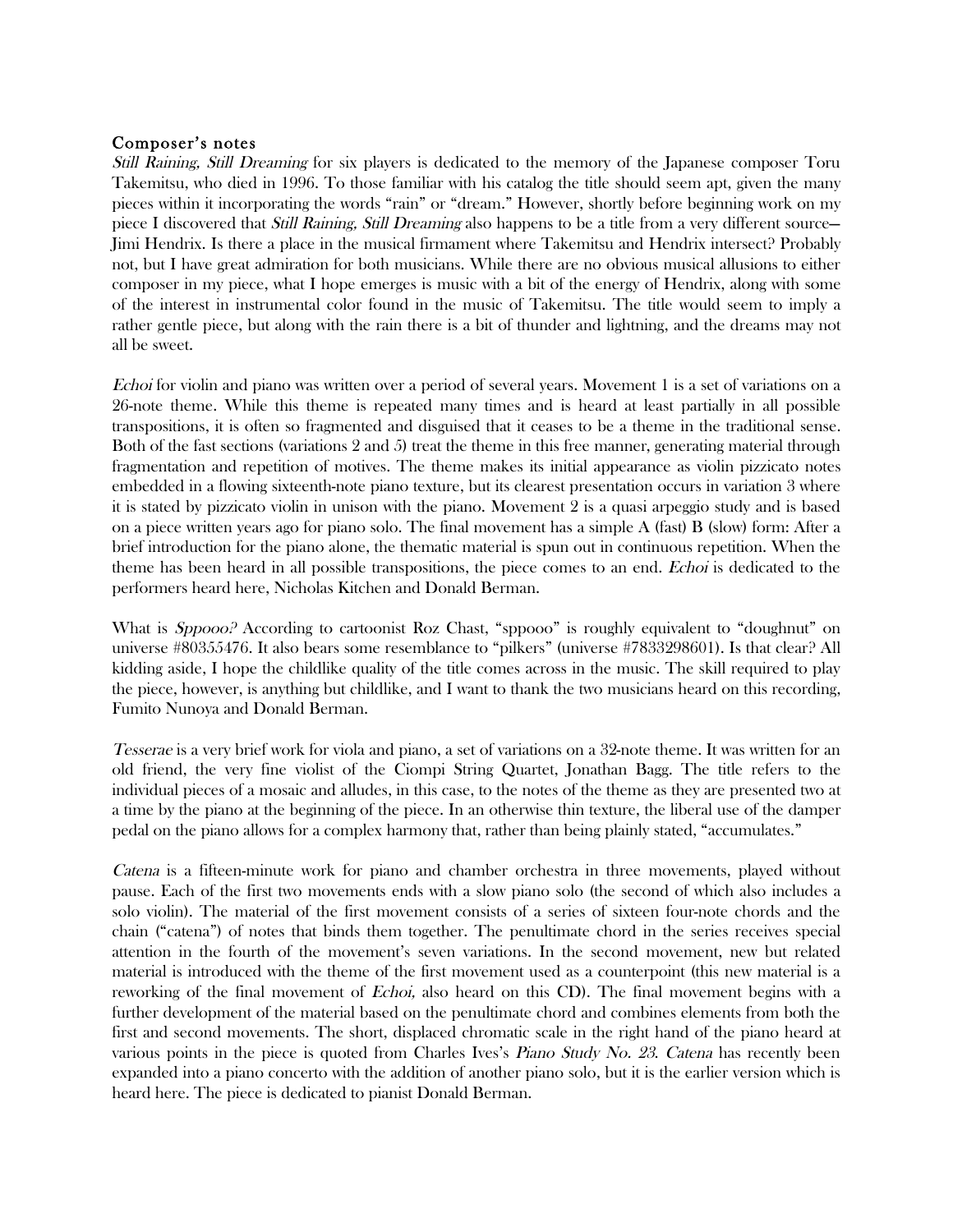Composer Arthur Levering has received many awards for his work including the Rome Prize, the Heckscher Foundation Composition Prize, a Barlow Endowment Commission, and fellowships from the Guggenheim Foundation, the National Endowment for the Arts, the MacDowell Colony, and Yaddo. His compositions have been performed by various ensembles including the Chamber Music Society of Lincoln Center, the New Juilliard Ensemble, the Dinosaur Annex Music Ensemble, the Cleveland Chamber Symphony, Boston Musica Viva, Musica d'Oggi (Italy), and the Raschèr Saxophone Quartet (Germany), and they have been played at, among others, New York's Merkin Hall, Weill Hall, and Alice Tully Hall, at the Aspen Music Festival, the Japan America Theatre on the Los Angeles Philharmonic Green Umbrella Series, as well as at concerts and festivals in Britain, France, Italy, Germany, and Switzerland.

Dinosaur Annex Music Ensemble is a leading presenter of music of the twentieth and twenty-first centuries. The group was founded in 1975 as the concert-giving "annex" of the New England Dinosaur Dance Theater, and has been independently incorporated since 1977. While highlighting Boston-area composers, Dinosaur Annex presents works of both twentieth-century masters and contemporary composers from around the globe. Concerts frequently feature world premieres, commissioned pieces, and first U.S. or Boston performances. Dinosaur Annex has gained a reputation for brilliant, stylistically broad, imaginative concert presentations. Members of the ensemble perform regularly with Boston's finest musical organizations, including the Boston Symphony, Boston Pops, Boston Ballet, Handel & Haydn, Boston Lyric Opera, and Pro Arte Chamber Orchestra. The players' individual artistry, knowledge of contemporary techniques, and finely honed teamwork deliver consummate performances to composers and audiences alike. Conductors Gunther Schuller, J. David Jackson, John Harbison, David Hoose and Michael Adelson, as well as vocalists Pamela Dellal, William Sharp, and Sanford Sylvan are among the organization's many featured guest artists. The ensemble, under the co-artistic directorship of Scott Wheeler and Sue-Ellen Hershman-Tcherepnin, is passionately dedicated to bringing cutting-edge music of living composers to a diverse public.

Donald Berman is a champion of new works by living composers, overlooked music by twentieth-century masters, and recitals that link classical and modern repertoires. His recent CDs The Unknown Ives, Volumes 1 & 2, and The Uncovered Ruggles on New World Records have been internationally acclaimed. He is the Artistic Director for the American Academy in Rome concert series in New York and the subsequent four-volume recording on Bridge Records. He has presented recitals, lectures, and master classes recently in Israel, Italy, and throughout the United States. He has performed to critical acclaim in New York City at Miller Theater, Zankel Hall, Merkin Hall, and Weill Hall at Carnegie Hall. Other recent work has ranged from Mozart concertos with the Columbus Symphony to American music retrospectives to recitals linking Haydn and Schubert with new music. He is a prizewinner of the 1991 Schubert International Competition and has been a member of the Dinosaur Annex Music Ensemble since 1987. Berman has been presented by League/ISCM, Masters of Tomorrow in Germany, French Cultural Services (Fauré Sesquicentennial), and many others. He has premiered concertos and solo and ensemble works with many organizations including Collage, Real Art Ways, Pro Musica Symphony, and on his series Firstworks and Pioneers and Premieres. Berman co-directs the New Music Ensemble at Tufts University. He studied with Leonard Shure, John Kirkpatrick, George Barth, and Mildred Victor.

**Nicholas Kitchen** is a founding member of the Borromeo String Quartet. With a multifaceted career as a soloist, chamber musician, recording artist, teacher, arts administrator and media innovator, Mr. Kitchen is one of the country's most active musicians. His appearances as a soloist and chamber musician have taken him across the United States and to more than twenty-five countries, performing in many of the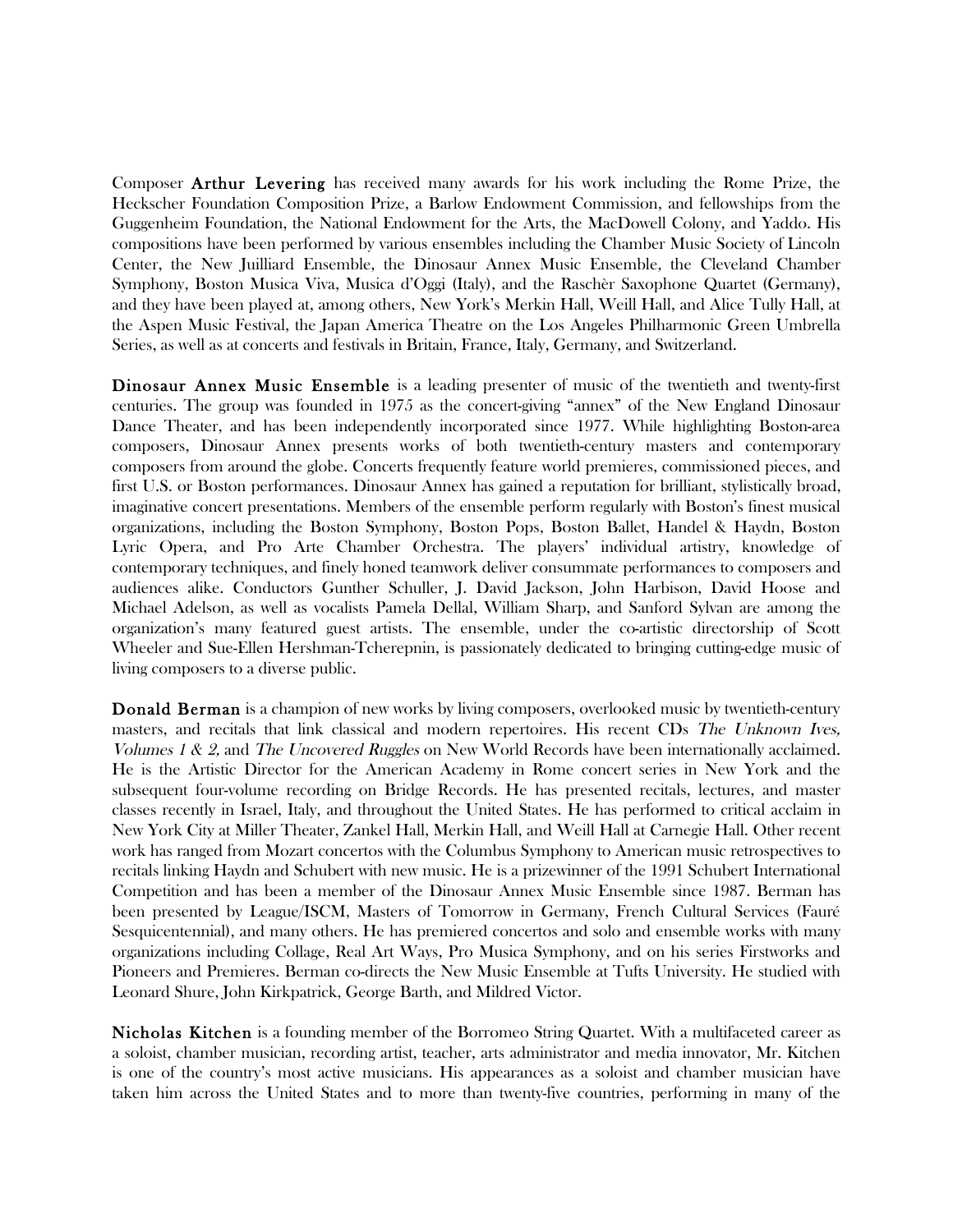world's most illustrious concert halls, including the Philharmonie in Berlin, the Tonhalle in Zurich, Dvorak Hall in Prague, the Opera Bastille in Paris, Wigmore Hall in London, the Concertgebouw in Amsterdam, Suntory and Dai-Ichi Semei Halls in Tokyo, Lincoln Center and Carnegie Hall in New York, and the Library of Congress in Washington. He has worked with many distinguished conductors, including Michael Tilson Thomas and Otto Werner Mueller, and has recorded for Denon, Albany, Arabesque, Centaur, New World, and Image Recordings. Among Kitchen's many awards, he has received the Albert Schweitzer Medallion for Artistry and was named a Presidential Scholar in the Arts.

John McDonald, Associate Professor of Music and Tisch College Faculty Fellow (2006–2008) at Tufts University, is a composer who tries to play the piano and a pianist who tries to compose. His recent projects include Peace Process (basset horn and piano), The Creatures' Choir (an evening-long song cycle for voice and piano), Ways to Jump (a choral work concerning frogs, commissioned by Music Worcester), Piano Albums 2005, 2006, 2007 (collections of piano miniatures that attempt to chronicle some difficulties and joys of daily life through musical observation), and a new work for saxophone and piano commissioned by the Massachusetts Music Teachers Association that responds to Schubert's song cycle Die Winterreise. McDonald's recordings appear on the Albany, Archetype, Boston, Bridge, Capstone, Neuma, New Ariel, and

New World labels, and he has concertized widely as a composer and pianist.

Marimbist Fumito Nunoya won First Prize at the 2005 Ima Hogg Young Artists Competition in Houston, Texas. He was also a top prize winner of numerous other competitions, including the third World Marimba Competition and the PAS International Marimba Competition. Born in Akita, Japan, Fumito Nunoya has been performing worldwide as a recitalist and soloist with orchestras including the Houston Symphony. He has taught at the Zeltsman Marimba Festival, Berklee Percussion Festival, Berklee College of Music, and the University of South Florida. He was awarded a full scholarship from the president of the Boston Conservatory, studying with Nancy Zeltsman, and graduated from its distinguished Artist Diploma program in 2006. He is the first marimba (or percussion) major in the school's history to receive this distinction. Mr. Nunoya is an endorser of the Korogi Marimba.

Scott Wheeler's music has been commissioned and performed by the Metropolitan Opera, Washington National Opera, and New York City Opera, as well as Deutsches Symphonie-Orchester Berlin, soprano Renée Fleming, and the Chamber Music Society of Lincoln Center. His first opera, The Construction of Boston, can be heard on Naxos. He studied composition at Amherst College, the New England Conservatory and Brandeis University. Mr. Wheeler has conducted at the Kammermusiksaal of the Berlin Philharmonic, the Chamber Ensemble of St. Luke's in New York, at the Wellesley Composers Conference, and with Dinosaur Annex, which he has led in the premieres of more than a hundred new works. His conducting can be heard on the Bridge, CRI, Capstone and Newport Classic labels. Scott Wheeler teaches at Emerson College in Boston, where he has conducted productions of musical theater works by Leonard Bernstein, Kurt Weill, George Gershwin, Stephen Sondheim and many others.

Scott Woolweaver, viola, graduated with distinction from the University of Michigan School of Music before moving to Boston for graduate studies with Walter Trampler. He has been a member of the Vaener String Trio, which won the Joseph Fischoff Chamber Music Competition, the Boston Composers String Quartet, which won the 1993 String Quartet Competition in Osaka, Japan, the New England Piano Quartette, which received numerous honors from Chamber Music America and the National Endowment for the Arts, and the Ives Quartet, based in San Francisco. Currently he is Artist-in-Residence at Williams College and Lecturer in Viola and Chamber Music at Tufts University. He is also a violist in the Chameleon Arts Ensemble of Boston and Boston Baroque, and for more than twenty years has been a violist for Alea III, a contemporary music ensemble-in-residence at Boston University. Mr. Woolweaver is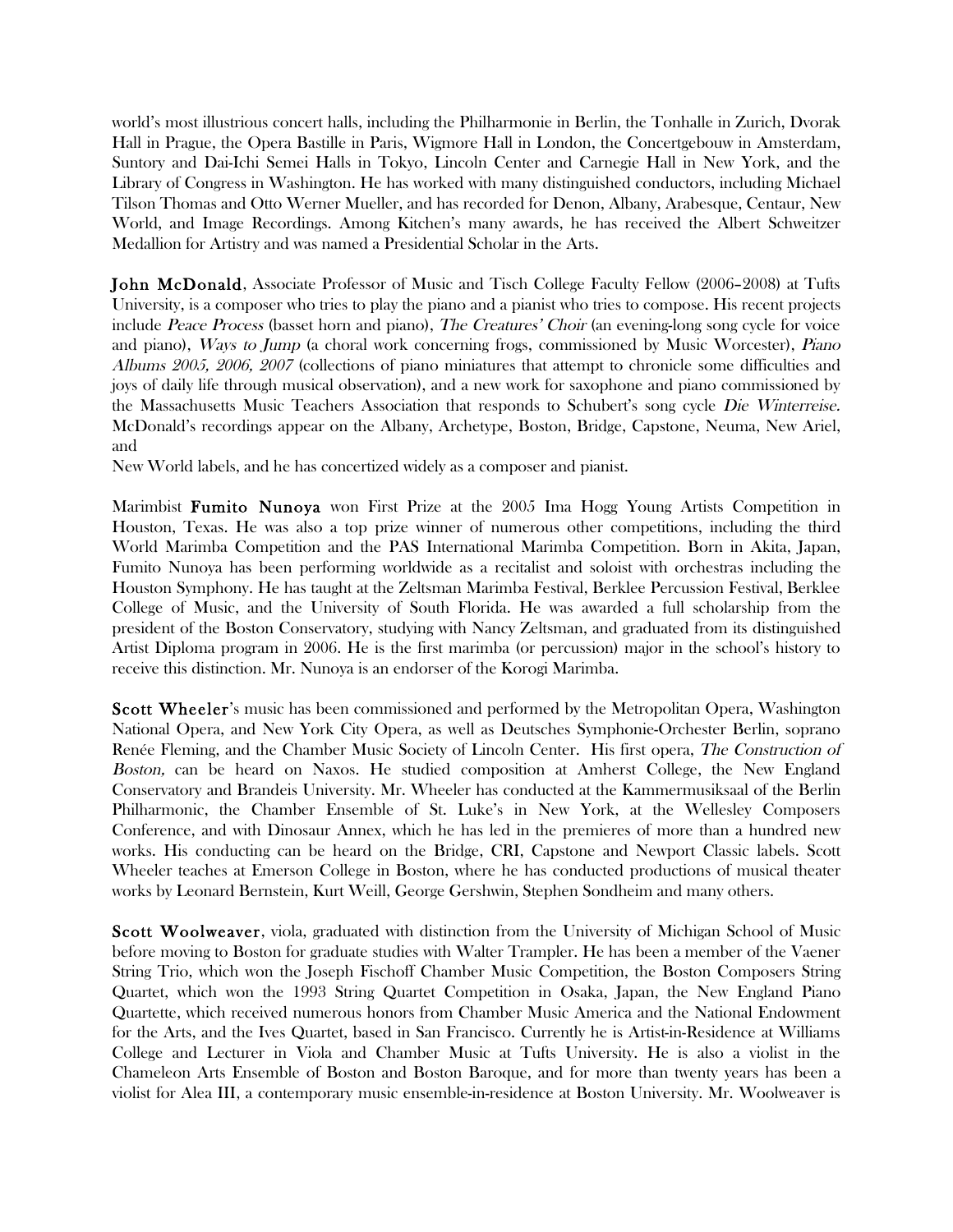Director of the Adult Chamber Music Institute at Kneisel Hall in Blue Hill, Maine, and is a frequent guest of the Martha's Vineyard Chamber Music Society. He plays a Johann Georg Thir viola made in Vienna in 1737.

# SELECTED DISCOGRAPHY

School of Velocity. Donald Berman, piano; Dinosaur Annex Music Ensemble, Scott Wheeler, conductor. New World Records/CRI NWCR 812.

Producer: Arthur Levering Editing engineer and digital mastering: Brad Michel Digital mastering: Paul Zinman, SoundByte Productions, Inc., NYC Cover art, including size, gallery credit, date, format of art (pastel, etc): Cover design: Bob Defrin Design, Inc., NYC

Still Raining, Still Dreaming Recording Engineer: Frank Cunningham Recorded at Mechanics Hall, Worcester, Massachussetts, September 20, 2005. Echoi Recording Engineer: Joel Gordon Recorded at Sonic Temple, Roslindale, Massachussetts, December 1, 2003. Sppooo Recording Engineer: Joel Gordon Recorded at Sonic Temple, Roslindale, Massachussetts, November 2, 2003. Tesserae Recording Engineer: Brad Michel Recorded at Sonic Temple, Roslindale, Massachussetts, November 11, 2003. Catena Recording Engineer: Frank Cunningham Digital cleaning (noise suppression): Frank Cunningham Recorded live at Jordan Hall, Boston, Massachussetts, September 16, 2000.

All music scores: MS (composer) BMI (info@arthurlevering.com)

# This recording was made possible by a grant from the Francis Goelet Charitable Lead Trust.

### FOR NEW WORLD RECORDS:

Herman E. Krawitz, President; Lisa Kahlden, Vice-President; Paul M. Tai, Director of Artists and Repertory; Mojisola Oké, Bookkeeper; Anthony DiGregorio, Production Associate.

### ANTHOLOGY OF RECORDED MUSIC, INC., BOARD OF TRUSTEES:

Richard Aspinwall; Milton Babbitt; Jean Bowen; Thomas Teige Carroll; Emanuel Gerard; David Hamilton; Rita Hauser; Lisa Kahlden; Herman E. Krawitz; Fred Lerdahl; Robert Marx; Arthur Moorhead; Elizabeth Ostrow; Cynthia Parker; Larry Polansky; Don Roberts; Marilyn Shapiro; Patrick Smith; Paul M. Tai; Blair Weille.

Francis Goelet (1926–1998), Chairman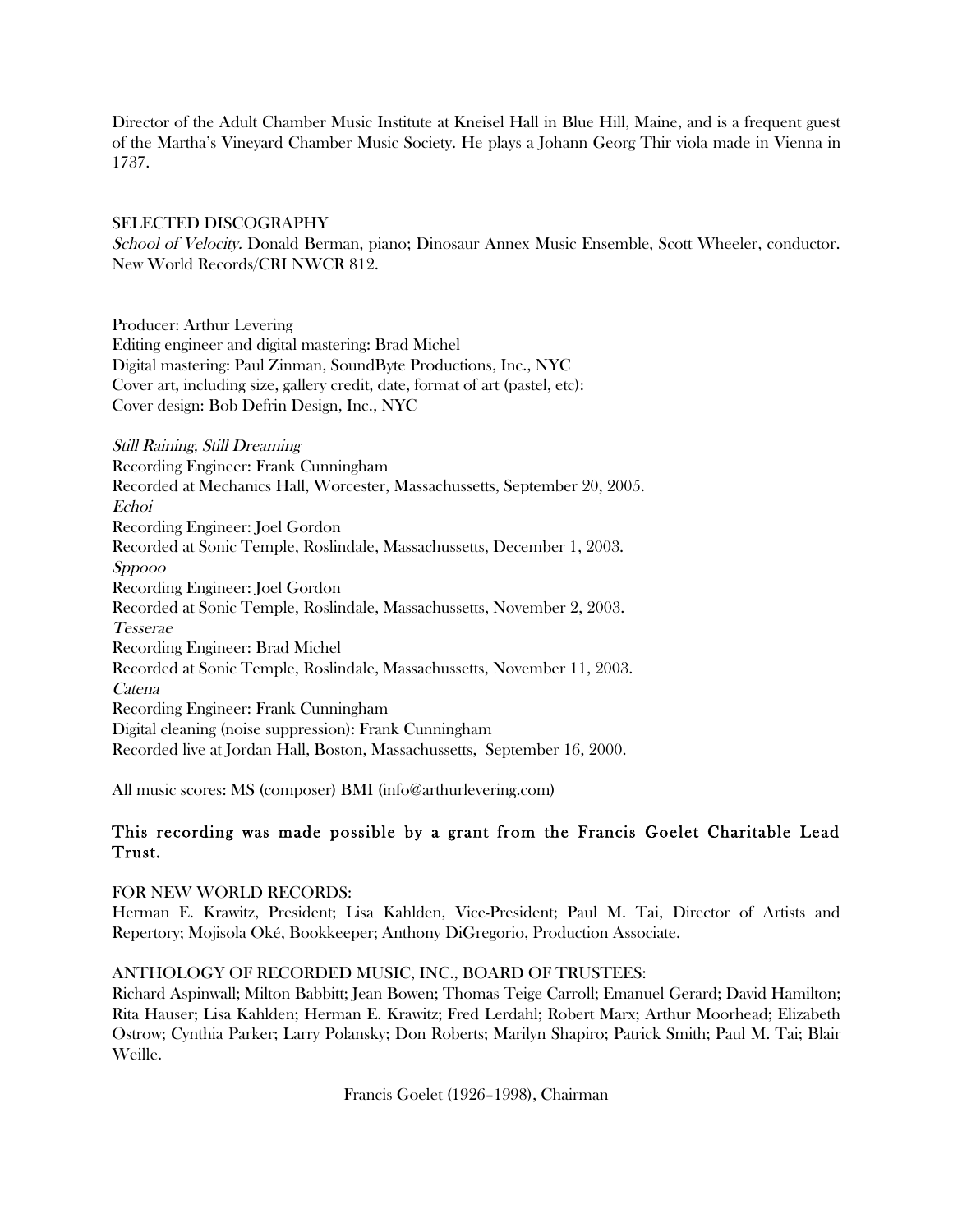P & © 2008 Anthology of Recorded Music, Inc. All rights reserved. Printed in U.S.A.